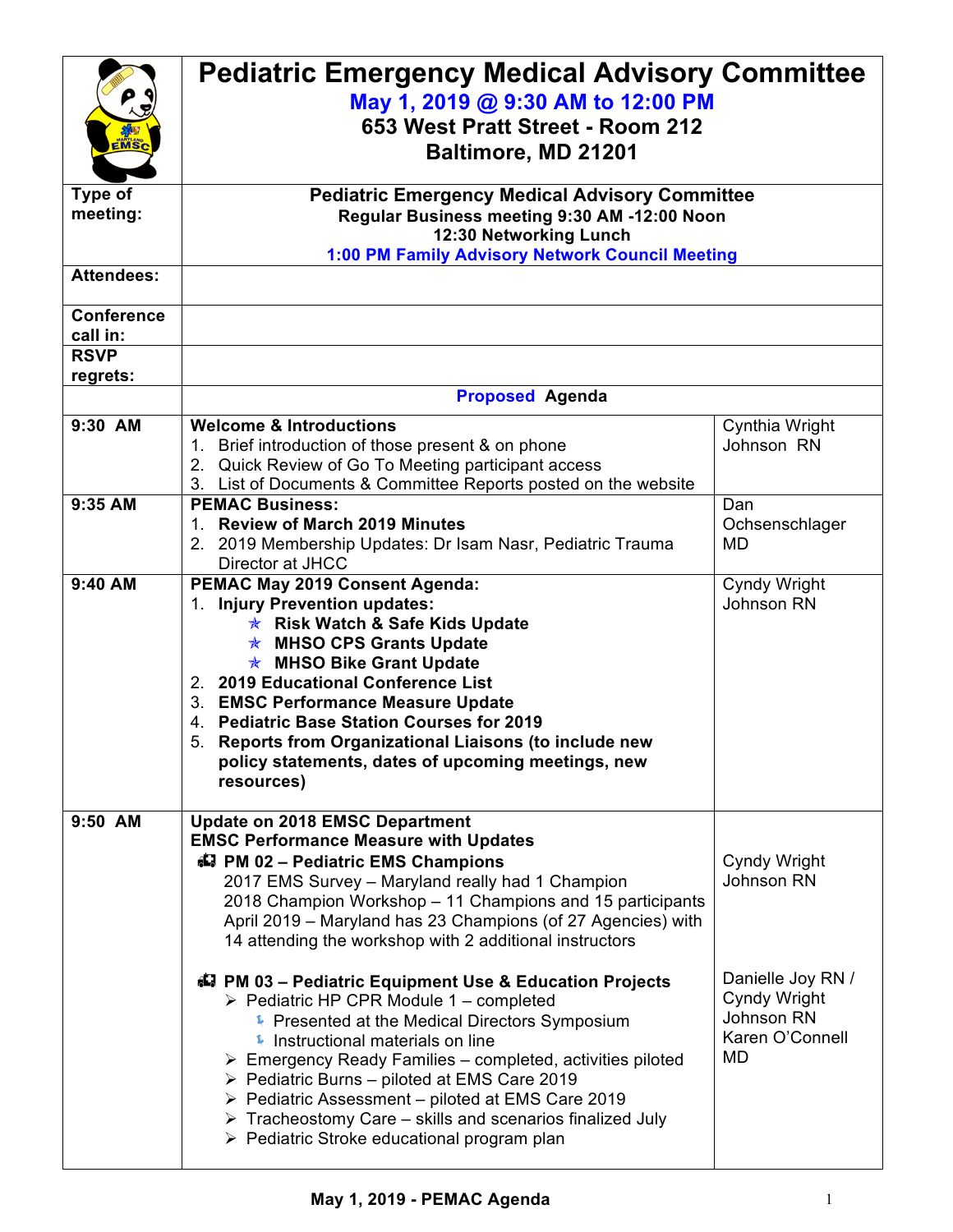|          | 47 PM 04, 06 & 07: Pediatric Readiness                                                             | Cyndy Wright                   |
|----------|----------------------------------------------------------------------------------------------------|--------------------------------|
|          | $\triangleright$ June 2020 – National Pediatric Readiness survey                                   | Johnson RN                     |
|          | 47 PM 06 & 07: Interfacility & Special Consults<br>Neonatal Transport team stakeholders updates    | Lisa Chervon NRP               |
|          | 43 Pediatric Education:<br>1. BLS Committee update                                                 | Danielle Joy RN<br><b>NRP</b>  |
|          | 2. ALS Committee update                                                                            |                                |
|          | 3. APLS – May 23, 2019 @ MIEMSS                                                                    |                                |
|          | 4. PEPP 2018 courses: March and Fall                                                               |                                |
| 10:15 AM | <b>EMS Equipment Standards - Review for recommendations</b><br>1. VAIP standards are under review: | Lisa Chervon NRP               |
|          | 2. Commercial Ambulance Equipment:                                                                 |                                |
|          | <b>E</b> BLS and ALS equipment for 2019 inspections posted                                         |                                |
|          | <b>A</b> NEO equipment list is under review with Stakeholders                                      |                                |
|          | SCT equipment list revised                                                                         |                                |
| 10:20 AM | <b>REVISED: ChemPack Brochure</b>                                                                  | Mustafa Sidik NRP              |
|          | Update with new information                                                                        |                                |
| 10:30 AM | Statewide distribution with ChemPacks (WMD)                                                        |                                |
|          | <b>Family Centered Care Sub Committee</b><br>1. Emergency Ready Family: Champion workshop feedback | Mary Ellen Wilson<br><b>RN</b> |
|          |                                                                                                    |                                |
|          | 2. Right Care Awards - Nomination forms for 2019 are available                                     |                                |
|          | and posted on the MIEMSS website. DUE April 5 2019                                                 |                                |
|          | 3. 2019 MSFA Convention - Steps to Safety for 2019                                                 |                                |
|          | Volunteers are always welcome.                                                                     |                                |
|          |                                                                                                    |                                |
|          | 4. Family Council – input from families and engagement of EMD                                      |                                |
| 10:45 AM | <b>Maryland Protocols for EMS Providers - 2019</b>                                                 | Jennifer Anders                |
|          | Pediatric Cardiac Arrest - bundle for 2020<br>1.                                                   | MD                             |
|          | Trauma Decision Tree - Pulmonary values in category<br>2.<br>Alpha                                 |                                |
|          | Oral Gastric insertion for children who are being BVM<br>3.                                        |                                |
|          | Child with Special Needs protocol / procedure and form<br>4.                                       |                                |
|          | Spinal Protection language / algorithm<br>5.                                                       |                                |
|          | Other topics from the committee<br>6.                                                              |                                |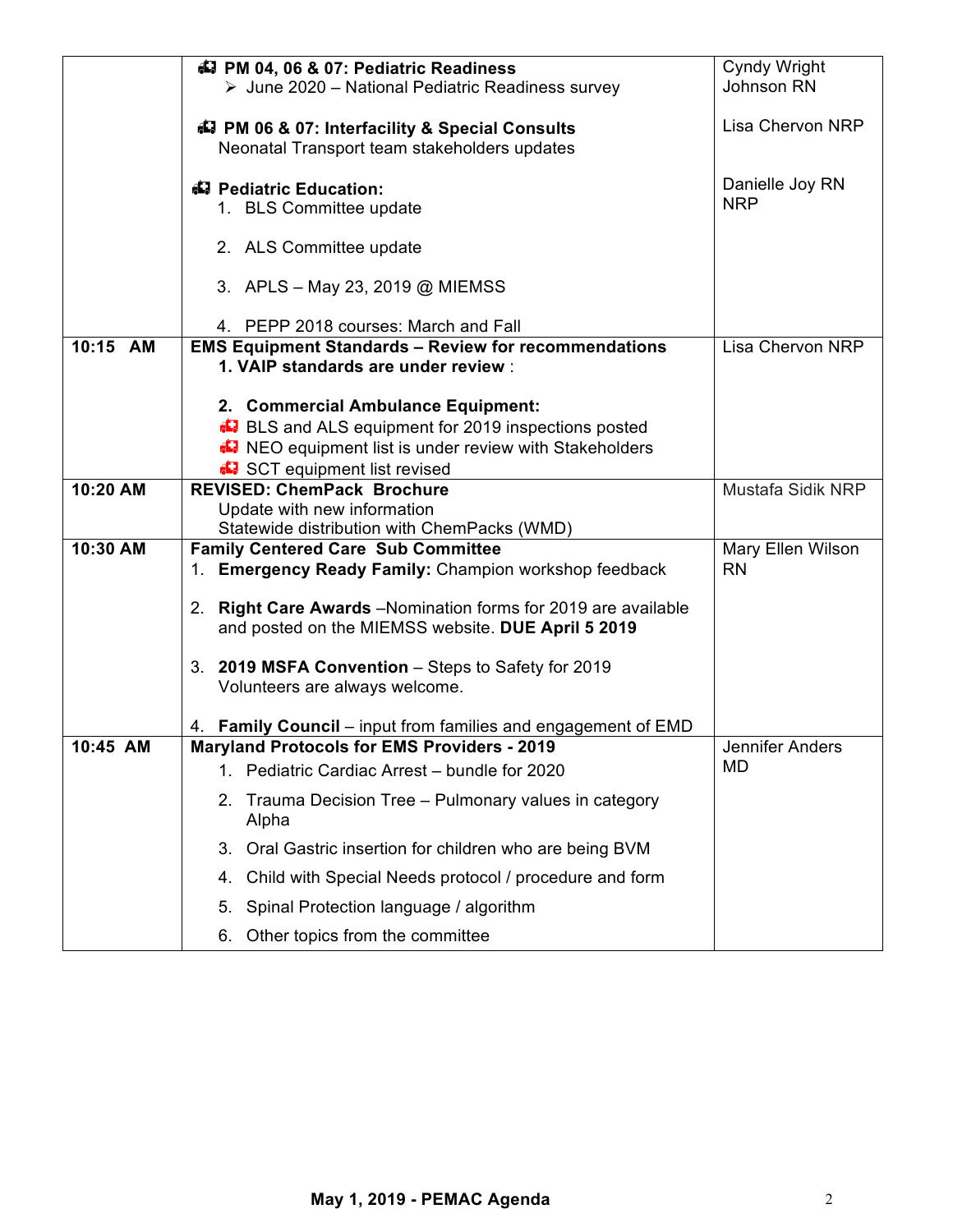| 11:15 AM | <b>Research and Pediatric DART Summary</b>                         | Jen Anders MD            |
|----------|--------------------------------------------------------------------|--------------------------|
|          | 1. EMSC TI Grant updates                                           |                          |
|          | √ PDTree: An EMS Triage Tool for Pediatric Destination             |                          |
|          | Decision Making (J Anders MD)                                      |                          |
|          |                                                                    |                          |
|          | 2. WB-CARN EMS partner in Prince George's County                   | Kathy Brown MD           |
|          | $\checkmark$ PPASS                                                 |                          |
|          | $\checkmark$ Data Linkage                                          |                          |
|          | $\checkmark$ Seizure research study pending funding – Pilot for    |                          |
|          | PGCF&EMS                                                           |                          |
|          |                                                                    | Jen Anders MD            |
|          | 3. Ongoing Pediatric QIC & DART projects                           |                          |
|          | Evaluation of protocols                                            |                          |
|          | $\checkmark$ Pediatric RSI-Process and Outcome project             |                          |
|          | $\checkmark$ Pediatric Pelvic Binder usage                         |                          |
|          | $\checkmark$ Cares (CPR) Report for pediatrics                     |                          |
|          | $\checkmark$ Sepsis – Jen Anders MD & Nick Wyns PhD NRP            |                          |
|          | $\checkmark$ C-Spine protocol compliance/ implementation           |                          |
|          | $\checkmark$ Development of statewide Quality Metrics - Adults and |                          |
|          | Pediatrics                                                         |                          |
|          | 4. Other projects                                                  | Committee                |
| 11:30 AM | <b>Maryland Organizations &amp; Committees "Hot Topics":</b>       |                          |
|          | <b>AAP Updates www.mdaap.org</b>                                   | <b>Rich Lichenstein</b>  |
|          | $\triangleright$ Maryland topics - COPEM & COVIPP                  | MD                       |
|          |                                                                    | Cyndy Wright             |
|          | National topics - COPEM<br>➤                                       | Johnson RN               |
|          |                                                                    |                          |
|          | <b>ACEP Updates - www.mdacep.org</b>                               | Kathy Brown MD           |
|          | $\triangleright$ Maryland topics                                   |                          |
|          | $\triangleright$ National topics                                   |                          |
|          |                                                                    |                          |
|          | ENA Updates - www.mdena.org                                        | Kaitlyn Mannon RN        |
|          | Maryland topics<br>➤                                               |                          |
|          | <b>National topics</b><br>➤                                        |                          |
|          |                                                                    | Laurel Moody RN          |
|          | <b>SCHOOL HEALTH Updates</b>                                       |                          |
|          | $\triangleright$ School Health committee(s) topics                 |                          |
|          | School Emergency Health Guidelines                                 |                          |
|          | <b>Critical Care Updates</b>                                       | Liz Berg RN              |
|          |                                                                    | AAP representative       |
|          | $\triangleright$ AACN topics                                       | needed                   |
|          | $\triangleright$ AAP topics                                        |                          |
|          |                                                                    | <b>Jill Dannenfelser</b> |
|          | <b>Commercial Ambulance Service Advisory Committee (CASAC</b>      | <b>RN</b>                |
|          | @ MIEMSS)                                                          | Lisa Chervon NRP         |
|          | $\triangleright$ SCT subcommittee topics                           |                          |
|          | $\triangleright$ Neonatal subcommittee topics                      |                          |
|          |                                                                    | Richard High EMT         |
|          | Jurisdictional Affairs Committee (JAC @ MIEMSS)                    | Judy Micheliche          |
|          | $\triangleright$ BLS                                               | <b>NRP</b>               |
|          | $\triangleright$ ALS                                               |                          |
|          |                                                                    |                          |